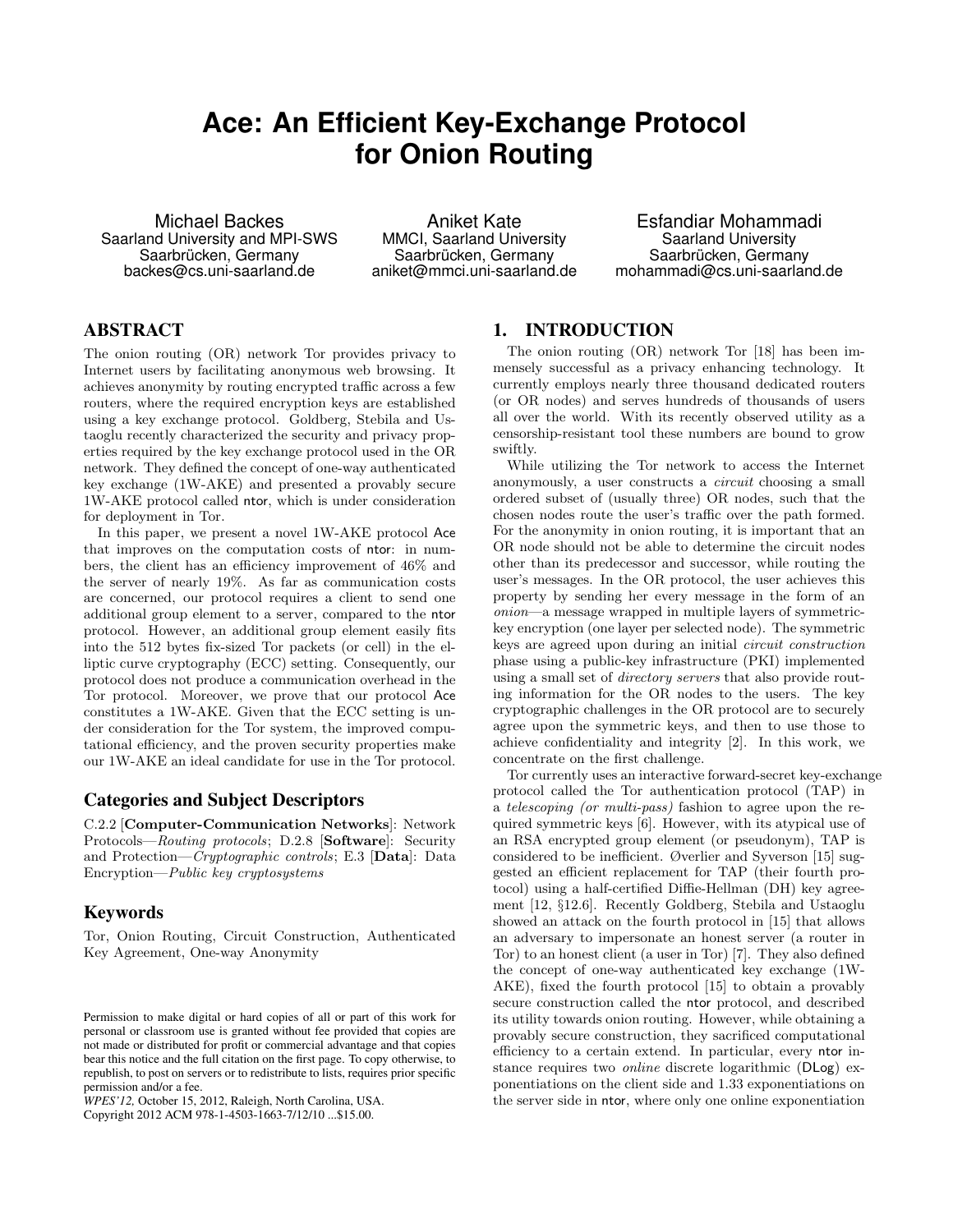each was required on the both sides in the original fourth protocol in [15]. In this paper, we work towards a computationally more efficient 1W-AKE protocol using a practical concession provided by the Tor protocol.

#### *Contributions.*

We present a novel 1W-AKE protocol Ace (a nonymous circuit establishment) that achieves an efficiency improvement of 46% at the client-side and of nearly 19% at the server-side, compared to the ntor protocol. The crux is to use as a pseudonym two randomly chosen group elements on the client side instead of one. In this way, we are able to use Shamir's multi-exponentiation trick on both the server and the client side, requiring only 1.17 online exponentiations for the key-exchange. These requirements can be further dropped to 1.08 exponentiations in the elliptic curve cryptographic (ECC) setting as it provides DLog group inverses for free.

Our requirement of sending two group elements from the client to the server may look an impeding factor in terms of communication. However, thanks to the fixed sized packets (or cells) of size 512 bytes in Tor, two group elements of size 32 bytes each in the ECC setting can easily be accommodated in a single cell. Given that the ECC setting is under consideration for the Tor protocol [11], our protocol does not affect the practical communication time of Tor circuit construction at all. We also prove Ace secure using the definition for 1W-AKE that has been introduced by Goldberg, Stebila, and Ustaoglu [7].

#### *Outline.*

Section 2 discusses the previous work on 1W-AKE. Section 3 introduces the Ace protocol. Section 4 compares the computational efficiency and the message sizes of the Ace protocol with the previous protocols. Section 5 reviews the security requirements for a 1W-AKE protocol, and shows that Ace indeed constitutes a 1W-AKE protocol. Section 6 concludes and discusses some topics for the future work.

## 2. BACKGROUND

This section discusses previous work on 1W-AKE protocols. Section 2.1 present the current Tor Authentication protocol (TAP). Section 2.2 discusses a one-way authentication protocol by Shoup that enriches the DH key exchange with a public-key signature. Section 2.3 illustrates the ØS protocol by Øverlier and Syverson, which is efficient but insecure. Section 2.4 presents the ntor protocol, which fixes the issues of the ØS protocol but is less efficient. In the end, Section 2.5 briefly discusses why we do not consider non-interactive key exchange methods.

A comparative overview of these four key exchange protocols and our protocol Ace is presented in Figure 5.

## 2.1 The current Tor Authentication Protocol

The current Tor authentication protocol (TAP) basically performs a DH key-exchange where the authentication of the server is ensured by encrypting the first DH message  $g^x$ under the public key of the server, for a generator  $g$ . Using public-key encryption, however, it is inefficient; therefore, a more efficient key exchange is desirable.

## 2.2 The A-DHKE Protocol

Shoup presented a 1W-AKE protocol A-DHKE that relies on public-key signatures  $[16]$  and proved A-DHKE secure<sup>1</sup>. In A-DHKE basically, the DH key exchange is enriched in the second message with a signature of the server on the ephemeral key  $g^x$  of the client and the ephemeral  $g^y$  of the server. The key derivation function is computed as in a DH key exchange. This protocol only needs 1 online exponentiation as in the usual DH key exchange, but it additionally requires the protocol to compute 1 online signature. Therefore, the efficiency of A-DHKE depends upon the efficiency of the signature scheme.

## 2.3 The ØS Protocol

Øverlier and Syverson proposed a series of more efficient key-exchange protocols for future deployment in Tor, culminating in their fourth protocol [15]. This fourth protocol basically enhances the DH protocol with a long-term key  $g<sup>b</sup>$  of the server. Neglecting the session id and the keyconfirmation message, the protocol works as follows. The client sends a fresh ephemeral key  $g^x$  to the server. The server draws a fresh ephemeral key  $g^y$ , computes the session key  $(g^x)^{b+y} = g^{x(b+y)}$ , and sends  $g^y$  back to the client, which compute  $(g^b g^y)^x = g^{(b+y)x}$ .

#### *An Attack on the ØS Protocol.*

Unfortunately, there is a man-in-the-middle attack against this protocol [7]. The attacker intercepts the initial message  $g^x$ , draws a fresh  $g^y$ , and responds with  $g^y/g^b = g^{y-b}$ , where  $g^b$  is the public key of the server. Then, the client computes the session key  $(g^b g^{y-b})^x = g^{yx}$  and the attacker computes  $(g<sup>x</sup>)<sup>y</sup>$ . Figure 5 in the appendix illustrates this attack.

## 2.4 The ntor Protocol

Goldberg, Stebila, and Ustaoglu [7] present a fixed version of the ØS protocol, the ntor protocol. Moreover, the authors proved that ntor is 1W-AKE secure (see Section 5.1).

A closer look at the session key  $g^{xy+xb}$  in the ØS protocol reveals that for fixing the protocol it suffices to separate the term  $xy$  from the term  $xb$ . In ntor, this separation is achieved by applying a hash function H to these terms:  $H(g^{xy}, g^{xb})$ .<sup>2</sup> Neglecting the session keys and the key confirmation message, in ntor the client sends a fresh ephemeral key  $g^x$  to the server, The server draws a fresh ephemeral key  $g^y$ , computes the session key as  $H((g^x)^y, (g^x)^b)$ , and responds with  $g^y$  to the client.

The security of ntor is bought at a price of efficiency: the client has to compute 2 full exponentiations, and the server has to compute 1.33 exponentiations, using squareand-multiply optimizations since the base of  $(g^x)^y$  and  $(g^x)^b$ is the same.

## 2.5 A Note on Non-Interactive KE

In contrast to the presented interactive key-exchange a single-pass construction using a non-interactive key exchange is possible as well. However, achieving forward secrecy of the user's circuits without regularly rotating the PKI keys for all Tor nodes is not possible [9], and the periodic public key

<sup>1</sup>Technically, Shoup proved A-DHKE secure in another model, but it is easy to see that A-DHKE also satisfies the 1W-AKE definition.

 $^{2}g^{xy}, g^{xb}$  denotes the concatenation of  $g^{xy}$  and  $g^{xb}$ .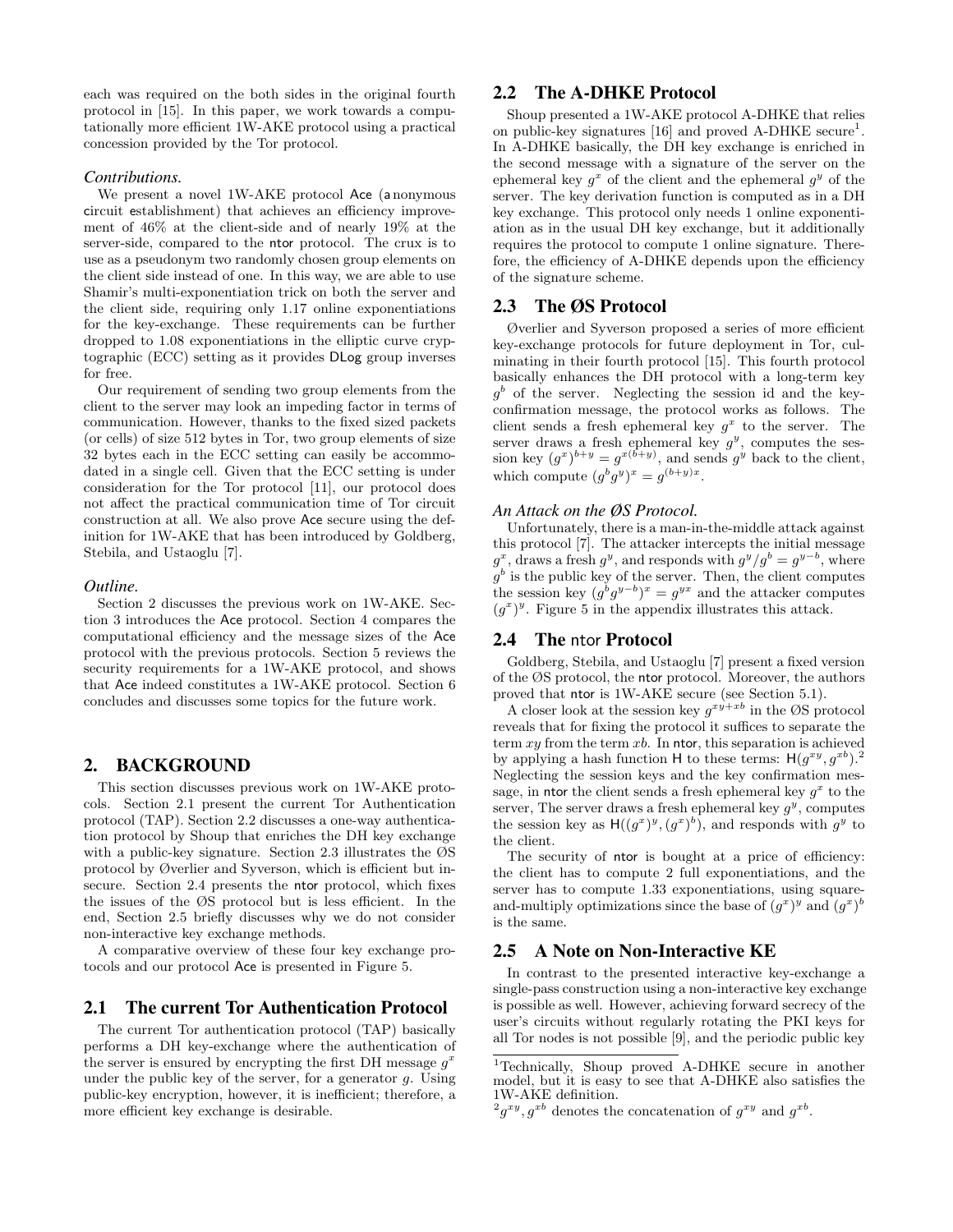

Figure 1: An overview of Ace:  $G$  is the exponent group.

rotation should be avoided for scalability reasons. There has also been attempts to solve this problem by introducing the identity-based setting [8, 9] or the certificate-less cryptography setting [5]. However, the key authorities required in these constructions can be difficult to implement in practice. (For a detailed discussion, we refer to [2, Sec. 2.1].)

## 3. THE Ace PROCOTOL

Along the lines of the ØS protocol and the ntor protocol, the Ace protocol constitutes a one-way authenticated variant of the DH key exchange. The crux of Ace is that it trades computational efficiency with communication efficiency. However, we aim at improving the key-exchange in the Tor protocol, and it turns out that in the ECC setting a large fragment of the Tor packets are actually unused during the key exchange. As the ECC setting is currently under consideration for deployment in Tor, using Ace will not produce a communication overhead for the Tor protocol's keyexchange yet gaining efficiency in terms of computation.

#### *Notation.*

We often denote the long-term secret key of a party  $A$  as a and correspondingly  $g^a$  as the public key, for a given generator g. In the security analysis and the detailed presented of Ace, we also talk about  $A$  as an identifier. At these place, we denote the long-term public key of a party  $A$  as  $pk_A$  and the corresponding secret key as  $sk_A$ .

For assigning the result of a (possibly randomized) computation A to a variable v, we write  $v \leftarrow A$ . Similarly, we write  $v \leftarrow V$  to denote the assignation of a value V to the variable v. Moreover, we write  $v \leftarrow_R S$  for denoting that a uniformly chosen element from a set  $S$  is assigned to the variable v. For the security parameter we use the letter  $\eta$ . In this work, we only consider probabilistic polynomial-time bounded machines, denoted as ppt machines. In abuse of notation, we also call a randomized algorithm that is polynomially bounded a ppt algorithm. We denote the hash of the concatenation of several values  $v_1, \ldots, v_2$  as  $H(v_1, \ldots, v_2)$ .

#### 3.1 The Construction

Recall that in the ØS protocol the client sends an ephemeral key  $g^x$  and the server responds with an ephemeral key  $g^y$ , resulting in a session key  $g^{xb+xy}$  ( $g^b$  being the server's certified long-term key). The main problem in ØS is that the two terms  $xy$  and  $xb$  are not separated, allowing the attacker to choose  $y := y' - b$ , by computing  $g^y := g^{y'}/g^b$ , and impersonating any server. In the ntor protocol this separation is achieved by letting the session key be the hash of  $g^{xb}$  and  $g^{xy}$ . This remedy comes at the price of a loss in efficiency. In Ace we achieve this separation by letting the ephemeral key be a pair  $(g^{x_1}, g^{x_2})$ : the session key is then  $g^{x_1b+x_2y}$ .

In Ace the client sends an ephemeral pair  $(g^{x_1}, g^{x_2})$  and the server responds an ephemeral key  $g^y$ . Then, the client computes the session key as  $(g^{b})^{x_1}(g^{y})^{x_2} = g^{bx_1+yx_2}$  and the server as  $(g^{x_1})^b (g^{x_2})^y = g^{x_1b+x_2y}$ . Figure 1 gives an overview of the Ace protocol.

#### *The Protocol in Detail.*

Figure 2 presents the Ace protocol in detail by showing the pseudo code for the initialization algorithm Init, the response algorithm Resp, and the final key computation algorithm CompKey. Let  $(pk<sub>O</sub>, sk<sub>Q</sub>)$  be the static key pair for Q. We assume that P holds Q's certificate  $(Q, pk_Q)$ . Recall that cs is the queue of already chosen ephemeral key pairs  $(x, g^x)$  of which  $g^x$  is already leaked to the attacker.

The algorithm Init is called for initiating a new session. It expects as input the server's identity, two strings new session, Ace, and the queue cs. Then, either a fresh ephemeral keys is chosen or an already chosen key is popped from the queue cs. Thereafter, the local session identifier is set by applying the ephemeral pair  $(x_1, x_2)$  to a collision resistant hash function  $H_{st}$ <sup>3</sup> Then, the session information of the client is stored in the variable  $st(\Psi)$ , and the client's ephemeral keys  $(g^{x_1}, g^{x_2})$  together with the server identity Q and a string Ace is output as a network message  $m$  along with the session's state  $st(\Psi)$  and the session identifier  $\Psi$ .

The algorithm Resp is called by the server Q for responding to a session initialization. Resp expects as input the secret key  $sk_Q$  of  $Q$ ,  $Q$ 's identity, the network message (Ace,  $X_1, X_2$ ) from the initialization, and the queue cs. First, again a ephemeral key  $(y, g<sup>y</sup>)$  is chosen, either freshly or from cs. Then, it is verified that  $X_1, X_2$  are in the public key group  $G_{\eta}^*$ . Thereafter, the local session identifier  $\Psi_Q$  is computed by applying the hash function  $H_{st}$  to the ephemeral key  $g^y$ . Thereafter, the two keys  $k_m, k_s$  are derived from  $g^{x_1 \cdot k_Q + x_2 y}$  by applying the hash function H to  $g^{x_1sk}q^{+x_2y}$ , the session information  $X_1, X_2, Y, pk_Q$ , and the protocol name Ace. Since we need  $k_m$  and  $k_s$  for the proof to be independent, we consider H is a random oracle in the proof.  $k_m$  is used for the key-confirmation message, and  $k_s$ is the resulting session key. Then, the key confirmation message is computed by basically applying a Mac to all public information using the key  $k_m$ . Thereafter, we output the session identifier, the session information, and as a network message the Mac tag, the ephemeral key  $g^y$  and a string Ace.

The algorithm CompKey is called by the client for completing the key-exchange. CompKey expects the public key of the server  $Q$ , the network message  $(Ace, Y, t_Q)$  from  $Q$ , and the temporary session state  $(Q, (x_1, x_2), (g^{x_1}, g^{x_2}))$ . First,

<sup>3</sup>The purpose of this hash function is merely to reduce the space of the session key; therefore, we only need to require collision resistance.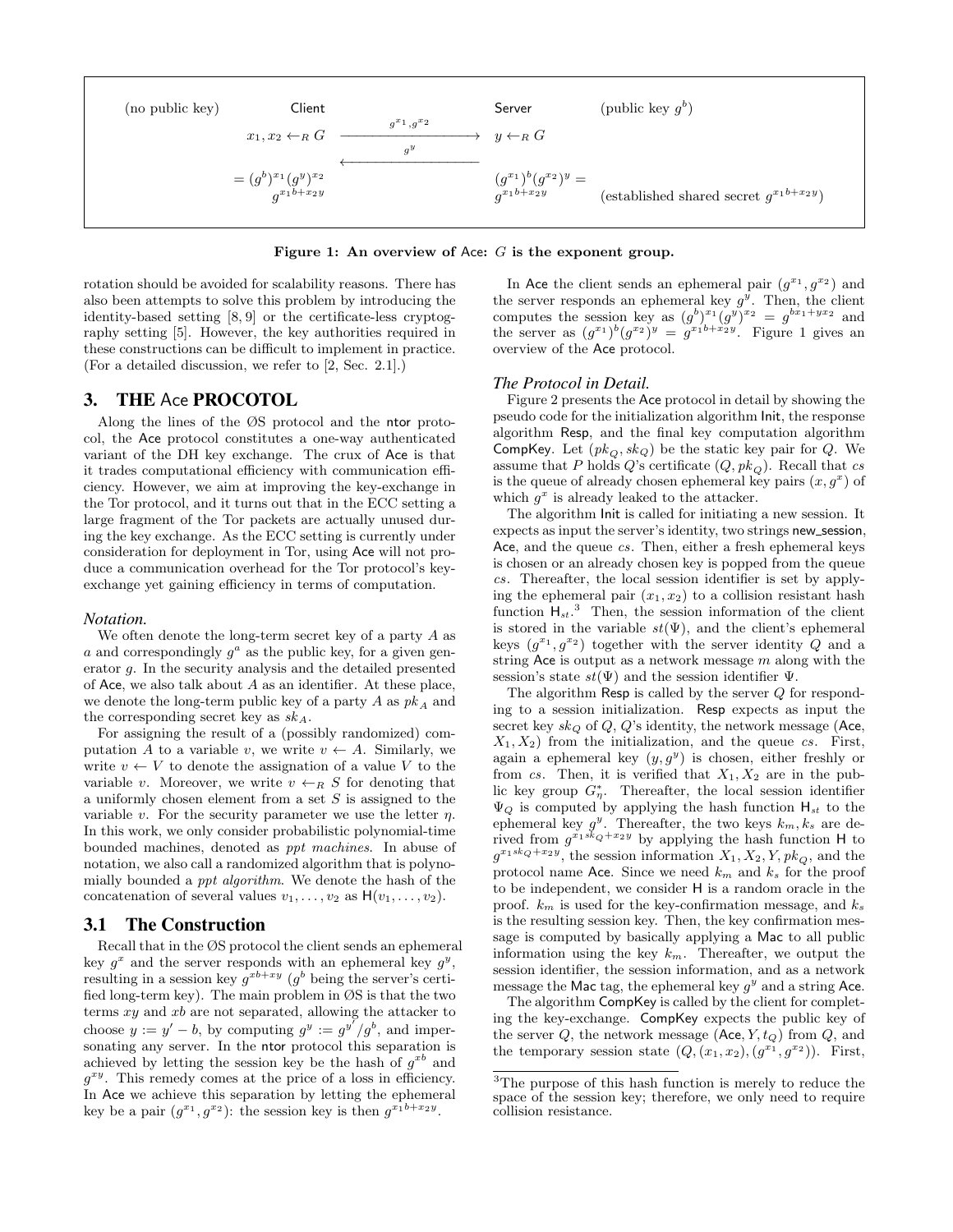$Init(Q, (\eta, new_s)$ ession, Ace), cs): if  $cs = \emptyset$  then  $x_1, x_2 \leftarrow_R G_\eta$ compute  $g^{x_1}, g^{x_2}$ else  $(x_1, g^{x_1}), (x_2, g^{x_2}) \leftarrow \text{pop}(cs)$ set session id  $\Psi \leftarrow \mathsf{H}_{st}(g^{x_1}, g^{x_2})$ set  $st(\Psi) \leftarrow (Q, (x_1, x_2), (g^{x_1}, g^{x_2}))$ set  $m \leftarrow (\text{Acc}, Q, (g^{x_1}, g^{x_2}))$ output  $(m, st(\Psi), \Psi)$  $\mathsf{Resp}(sk_Q, Q, (\eta, \mathsf{Acc}, X_1, X_2), cs)$ : if  $cs = \emptyset$  then  $y \leftarrow_R G_\eta$  else  $y \leftarrow \text{pop}(cs)$ verify that  $X_1, X_2 \in G^*_{\eta}$ set session id  $\Psi_Q \leftarrow \mathsf{H}_{st}(g^y)$ compute  $(k_m, k_s) \leftarrow \mathsf{H}(X_1^{sk_Q}\cdot X_2^y, g^{x_1}, g^{x_2}, g^y, g^b, \mathsf{Acc})$ compute  $t_Q \leftarrow \mathsf{Mac}(k_m, (Q, g^y, X_1, X_2, \mathsf{Acc}, \mathsf{server}))$ set  $m_Q \leftarrow (\textsf{Acc}, g^y, t_Q)$  $out \leftarrow (k_s, \star, (X_1, X_2), (g^y, g^{skQ}))$ output  $(m_Q, out, \Psi_Q)$  $\mathsf{CompKey}(pk_Q,(\eta, \mathsf{Acc}, Y, t_Q), \Psi, (Q, (x_1, x_2), (g^{x_1}, g^{x_2})))$ : verify that  $Y \in G^*_{\eta}$ compute  $(k_m, k_s) \leftarrow \mathsf{H}(p k_Q^{x_1} \cdot Y^{x_2}, g^{x_1}, g^{x_2}, g^{y}, g^{b}, \text{Acc})$ if  $\mathsf{Mac}(k_m, (Q, Y, g^{x_1}, g^{x_2}, \mathsf{Acc}, \mathsf{server})) = t_Q$  then  $out \leftarrow (k_s, Q, (g^{x_1}, g^{x_2}), (Y, pk_Q))$ output out

If any verification fails, the party erases all sessionspecific information and aborts the session.

Figure 2: The Ace protocol:  $G_n$  is the group of the secret keys,  $G_{\eta}^*$  is the group of the public keys. Gen(1<sup> $\eta$ </sup>) outputs a pair  $(x, g^x)$  for a random element x of  $G_\eta$ .

we verify that Y is indeed a group element of  $G_{\eta}^*$ . Then, we compute the key confirmation key  $k_m$  and the session key  $k_s$  similar as in Resp, and verify the key confirmation message  $t_Q$  from the server with  $k_m$ . Thereafter, we output the session information  $(k_s, Q, (X_1, X_2), (Y, pk<sub>O</sub>)).$ 

## 4. PERFORMANCE COMPARISON

In this section, we compare the performance of the Ace protocol with the relevant key agreement protocols.

We consider  $\eta = 128$ -bit security and use the elliptic curve cryptographic (ECC) setting with points (compressed form) of size  $p = 256$  bits, such as provided by Dan Bernstein's Curve25519 [3]. For the finite field setting  $(F)$ , we consider a DH modulus of size just  $p = 2048$  bits to model 128bit security. In these setting, we compare computational efficiency and message sizes of our protocol with the TAP protocol, the A-DKHE protocol [16], the fourth protocol by Øverlier and Syverson, the multi-pass pairing-based onion routing (PB-OR) protocol [9] and the ntor protocol.

## 4.1 Computational Efficiency

Table 1 compares computational efficiency and security of the above mentioned relevant key exchange schemes. We also include the unauthenticated and insecure Diffie-Hellman (DH) key exchange protocol to set the baseline for the required computation, where one (online) exponentiation is enough on both client and server sides. The TAP protocol also requires one exponentiation on both sides; however, it requires one RSA encryption on the client side and one RSA decryption on the server side, and the latter operation increases the server-side computational cost significantly.

The fourth protocol by Øverlier and Syverson is although as efficient as the unauthenticated DH key exchange, it is insecure. The ntor protocol requires two exponentiations on both client and server sides; however, the two exponentiations on the server side use the same base, and they can be parallelized [13] to reduce the computational cost to 1.33 exponentiations for  $\eta = 128$ . Although our Ace protocol na¨ıvely also requires two exponentiations on both client and server sides, exponentiations on both sides are actually multi-exponentiations and using Shamir's trick [12, Algo. 14.88] can be reduced to only 1.17 exponentiations on both sides for  $\eta = 128$ . In the ECC setting, where group inverses come for free, the number of exponentiations can be further reduced to 1.08 exponentiations using Avanzi's algorithm [1] based on a sliding windows method for the joint sparse form [17].

The A-DHKE protocol uses one signature generation on the server side and one signature verification on the client side alone with one exponentiation on each side for the session-key computation, and its efficiency depends upon the efficiency of the signature scheme used. In our ECC Curve25519 setting, the signature generation is expensive and A-DHKE is significantly inefficient than the Ace protocol. However, Bernstein et al. find that high-speed signatures are possible using table lookups and a twisted Edwards curve [4]. Using this signature scheme, server-side computation for A-DHKE may become nearly equal to a single exponentiation. (See the discussion on the tor-dev mailing list [10].) Nevertheless, we observe that the multiexponentiation techniques used in the Ace protocol can also benefit from table lookups; hence, the performance of Ace protocol will remain comparable to A-DHKE over the twisted Edwards curve.

We also include the multi-pass PB-OR protocol in our comparison for completeness. It asks for a bilinear pairing along with an exponentiation on both sides. However, the protocol belongs to the identity-based setting and the capability of the Tor network to implement the required setup assumptions is not clear.

## 4.2 Message Sizes

All of the above discussed relevant key exchange protocols except our Ace protocol require one group element to be communicated from the client to the server.<sup>4</sup> For  $\eta = 128$ , this asks for 256 bytes in the finite field setting, and 32 bytes in the ECC setting. In our Ace protocol, the client communicates two group elements to the server. In the finite field setting, this asks for 512 bytes in the finite field setting, and 64 bytes in the ECC setting.

However, the Tor uses cells of size 512 bytes, and in the ECC setting, sending 64 bytes instead of 32 bytes does not affect the Tor protocol. As the ECC setting is under con-

<sup>4</sup>Note that the client communicates an RSA-encrypted group element in TAP.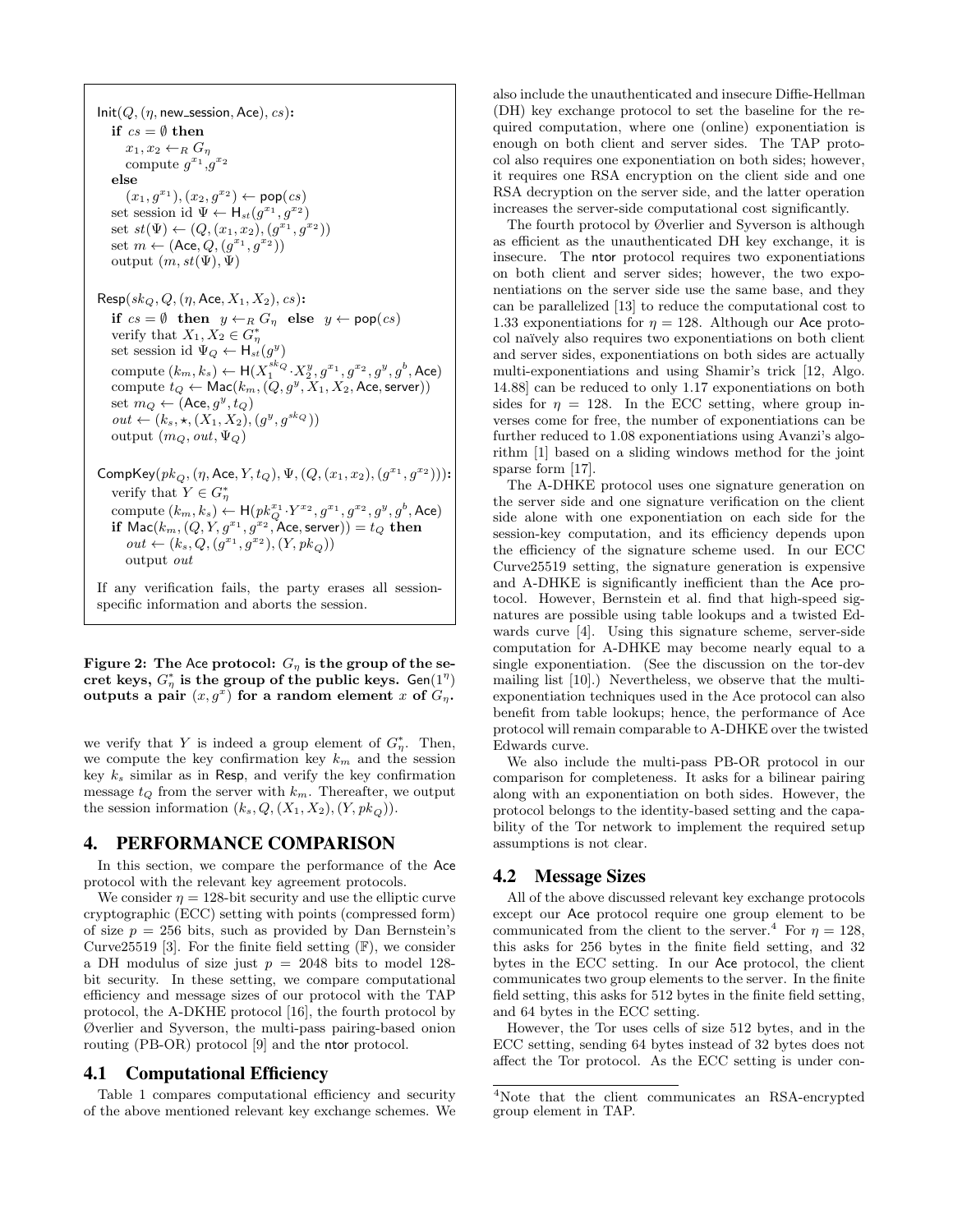| Protocol             | Exponentiations (client) |            | Exponentiations (server) |            | Security |
|----------------------|--------------------------|------------|--------------------------|------------|----------|
|                      | Off-line                 | On-line    | Off-line                 | On-line    |          |
| DH                   |                          |            |                          |            | insecure |
| $A-DHKE$ [16]        |                          | $1 + 1^*$  |                          | $1 + 1^*$  | secure   |
| $TAP$ [6]            |                          | $1 + 1$    |                          | $1 + 1'$   | secure   |
| $\oslash$ [15]       |                          |            |                          |            | insecure |
| Multi-pass PB-OR [9] |                          | $1 + 1^+$  |                          | $1 + 1^+$  | secure   |
| ntor $[7]$           |                          |            |                          | 1.33       | tight    |
| Ace (this paper)     |                          | 1.08(1.17) |                          | 1.08(1.17) | tight    |

Table 1: Comparison between computational cost of relevant key exchange schemes for 128-bit security

<sup>∗</sup> A-DHKE requires a signature generation on the server side and a signature verification on the client side.

† TAP requires an RSA encryption on the client side and an RSA decryption on the server side.

‡ Multi-pass PB-OR requires a bilinear pairing on both client and server sides.

upon send $P$  $(params, Q)$ :  $(m, st, \Psi) \leftarrow \text{Init}(Q, \text{params}, \text{cs})$  $\overline{a}kest^{P}(\Psi) \leftarrow (Q, st);$  send  $(m, \Psi)$ upon send $^P(\Psi,m)$  and  $\mathit{akest}^P(\Psi)=\bot$ :  $(m', (k, \star, st), \Psi) \leftarrow \mathsf{Resp}(sk_P, P, m, cs)$  $result^P(\Psi) \leftarrow (k, \star, st);$  send m' upon send $P(\Psi, m)$  and  $\mathit{akest}^P(\Psi) \neq \bot$ :  $(Q, st) \leftarrow akest^P(\Psi)$ ; check for a valid  $pk_Q$  $(k, Q, st) \leftarrow \mathsf{CompKey}(pk_Q, m, \Psi, (Q, st))$ erase  $akest^{P}(\Psi)$ ;  $resust^{P}(\Psi) \leftarrow (k, Q, st)$  ${\bf upon}$  reveal\_next $^P$ :  $(x, X) \leftarrow$  Gen(1<sup>7</sup>); append  $(x, X)$  to cs; send X  ${\bf u}{\bf p}$ on partner $^P(X)$ : if a key pair  $(x, X)$  is in the memory then send x upon sk\_reveal $^P(\Psi)$ : if  $result^P(\Psi) = (k, Q, st)$  then send k upon establish\_certificate $(Q, pk<sub>O</sub>)$ : register the public key  $pk_{Q}$  for the party  $Q$ upon test<sup>P</sup>( $\Psi$ ): (one time query)  $(k, Q, st) \leftarrow \text{result}^{P}(\Psi)$ if  $k \neq \perp$  and  $Q \neq \star$  and  $\Psi$  is 1W-AKE fresh then if  $b = 1$  then send  $k$  else send  $k' \leftarrow_R \{0, 1\}^{|k|}$ for every query (consistency check) if in a client session only one key  $X_i$  is partnered then send  $X_{3-i}$ 

Figure 3: 1W-AKE Security Challenger:  $\mathsf{Ch}_b^{\text{\tiny KE}}(1^\eta)$ . If any invocation outputs  $\perp$ , the challenger erases all session-specific information for that session and aborts that session.

sideration for the Tor protocol [11], we find our protocol to be more aptly suited to replace TAP instead of ntor.

## 5. SECURITY ANALYSIS

This sections presents a security analysis of Ace. First, Section 5.1 reviews the security requirements for 1W-AKE protocol. Second, Section 5.2 discusses the security of Ace.

# 5.1 Security Definition of Anonymous 1W-AKE

Goldberg, Stebila, and Ustaoglu [7] formalize the security of a 1W-AKE protocol between an anonymous client and an authenticated server by requiring the following three properties. First, the protocol should produce correct results if both parties are honest (correctness). Second, even a malicious attacker that can compromise single sessions and introduce fake identities cannot learn anything about the session key of uncompromised sessions (1W-AKE security). In particular, 1W-AKE security implies that the attacker cannot impersonate a server. Third, a server should not be able to see any difference while communicating with two different clients  $(1W\text{-}anonymity)$ . In this section, we review the three notions Correctness, 1W-AKE security, and 1W-anonymity.

A 1W-AKE protocol is a tuple of ppt algorithms  $AKE =$ (Gen, Init, Resp, CompKey). Gen is called for generating temporary asymmetric keys, Init is called at the client for starting a 1W-AKE, Resp is called at the server for responding to a 1W-AKE initialization, and CompKey is again called at the client for verifying the key confirmation message and computing the key. We assume that every party  $P \in \{P_1, \ldots, P_n\}$ can register public keys, and every party can obtain certificates for other parties' public keys and verify them.

#### *Correctness of 1W-AKE.*

Correctness states that if all parties behave honestly, the protocol succeeds. Also, the correctness property requires the 1W-AKE algorithms to finally output a vector  $\dot{\vec{v}} = (v_1, v_2)$ that contains all ephemeral information and the long-term public key. For Ace,  $\vec{v} = ((g^{x_1}, g^{x_2}), (g^y, g^{skp})),$  where  $x_1, x_2$  are the ephemeral secret keys of the client for that session, y is the ephemeral secret key of the server  $P \in$  $\{P_1, \ldots, P_n\}$  for that session, and  $sk_P$  is the secret longterm key of the server. Moreover, the 1W-AKE algorithms output the session key  $k_s$ , and the ID of the peer party, where the client outputs the actual ID of the server, and the server only outputs  $\star$ , since the client is anonymous.

DEFINITION 1 (CORRECTNESS OF 1W-AKE). Let a PKI be given, i.e., for every party  $P \in \{P_1, \ldots, P_n\}$  every party knows a (certified) public key  $pk_{P}$  and P itself also knows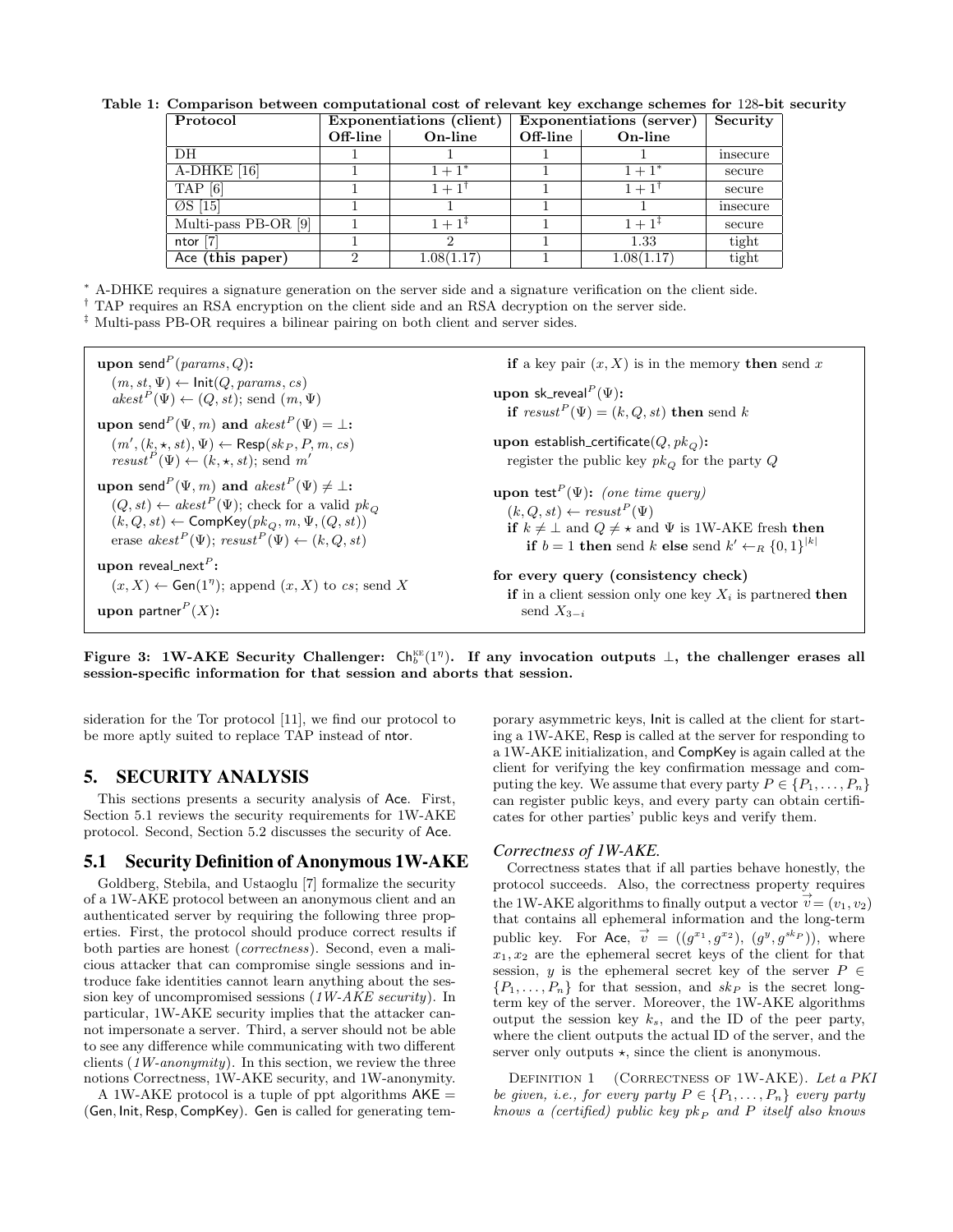the corresponding secret key  $sk_P$ . Let  $AKE := (Gen, Init,$ Resp, CompKey) be a tuple of polynomial-time bounded randomized algorithms. We say that  $AKE$  is a correct one-way authenticated key exchange protocol if the following holds for all parties A, B:

$$
\begin{aligned} \Pr\left[(m, st, \Psi) \leftarrow \mathsf{Init}(Q, m, cs), \\ (m', (k, \star, \vec{v}), \Psi_Q) \leftarrow \mathsf{Resp}(sk_Q, Q, m, cs), \\ (k', Q, \vec{v}') \leftarrow \mathsf{CompKey}(pk_Q, m', \Psi, st) \\ &\quad : k = k' \text{ and } \vec{v} = \vec{v}' \mid = 1. \end{aligned} \right.
$$

#### *1W-AKE Security.*

We require that the attacker does not learn anything about the key and is not able to impersonate honest parties. This notion is formalized by requiring that even in the presence of an attacker that can send commands to each party, establish several concurrent sessions, compromise servers and issue fake identities servers, cannot learn a single bit of each party's session key once the key exchange is successfully completed.

More precisely, we construct a ppt machine  $\mathsf{Ch}^{\mathsf{KE}},$  called the challenger, that represents honest parties  $(P_1, \ldots, P_n)$ and allows the attacker a fixed set of queries (see Figure 3). This challenger internally runs the 1W-AKE algorithms AKE. The definition basically states that an attacker breaks the 1W-AKE security if in the end it successfully distinguishes a randomly chosen session key from the actually established session key for an uncompromised session Ψ. For this challenge, the attacker sends a query test<sup>P</sup>( $\Psi$ ) to Ch<sup>KE</sup>. For triggering the initiation of a session, triggering the response to a key exchange, and for completing a key exchange,  $\mathsf{Ch}^\text{\tiny KE}$ allows the attacker to send a query send<sup>P</sup> $(m)$ . For compromising parties, the attacker can query three different types of messages. First, the attacker can ask party P to reveal the next public key that will be chosen with the query reveal next<sup>P</sup>. Second, the attacker can ask for a secret key for a corresponding public key  $X$  using the query partner  $P(X)$ . Third, the attacker can ask for the session key of a session  $\Psi$  with the query sk reveal  $P(\Psi)$ . Finally, the attacker can also register new long-term public keys  $pk<sub>O</sub>$  for unused identities Q with the query establish certificate  $(Q, pk<sub>O</sub>)$ .

The challenger  $\mathsf{Ch}^{\text{\tiny KE}}$  maintains several variables for every party P. A variable v for a party P is denoted as  $v^P$ . First, the challenger maintains the key exchange state  $\operatorname{akest}^P(\Psi)$ for a party  $\overline{P}$  and a session  $\Psi$ . This key exchange state stores the ephemeral secret keys that will be erased after the key exchange is completed. Then,  $\mathsf{Ch}^{\text{\tiny KE}}$  gets as input the public parameters params, typically containing the security parameter  $\eta$  and the name of the protocol. The challenger furthermore maintains for every party P the result state  $\mathit{resust}^P(\Psi)$ of a completed session Ψ. This result state contains the established key, the peer party, which is  $\star$  for the server P since the client is anonymous, and a state st that typically contains two vectors  $v_1, v_2$  that contain the ephemeral public keys and the long-term keys used for establishing the session key of  $\Psi$ . In the case of ntor,  $v_1$  contains the client's ephemeral key  $X = v_1$  and  $v_2$  contains the server's longterm key B and ephemeral key Y, i.e.,  $(Y, B) = v_2$ . Recall that in the case of  $Acc v_1$  contains the two ephemeral keys  $(X_1, X_2) = v_1$  and  $v_2$  is the same as in ntor, i.e.,  $(Y, B) = v_2$ .

For characterizing those secret keys that are used in a key

exchange and have not been leaked to the attacker yet, we introduce the notion of the attacker not being a partner to a ephemeral public key  $X$ . Formally, the attacker is a partner for a public value  $X$  if one of the following conditions hold true.

- $X$  was not used yet.
- $X$  is public key that the attacker registered using the query establish certificate $(Q, X)$ .
- $\bullet$  X was the response of a query send $^P$  or reveal\_next $^P$ and there is a successive query partner  $P(X)$ .

We stress that unused values also include all values that are only chosen by the attacker; hence the attacker is with overwhelming probability a partner to all self-chosen values.

Moreover, we assume that if an attacker learns from a client one ephemeral key  $X_i$  of a session  $\Psi$ , then the attacker also learns the other ephemeral key  $X_{3-i}$  of that session. We ensure this by making a consistency check for all partnered values for every query. Even though this modification is particular to key exchange protocol in which the client sends two ephemeral keys, this modification looks natural to us.

Goldberg, Stebila, and Ustaoglu proposed a freshness notion for the challenge session, in order to prevent the attacker from trivially winning the game. We call their freshness condition single value 1W-AKE freshness. We say that a session  $\Psi$  at a party P is *single value 1W-AKE fresh* if the following two conditions hold:

- 1. Let  $(k, Q, st) \leftarrow \text{result}^P(\Psi)$  (see Figure 3). For every vector  $v_i$  in st there is at least one element X in  $v_i$ such that the attacker  $M$  is not a partner to  $X$ .
- 2. For the session  $\Psi$  such that  $akest^P(\Psi) = (v, Q)$ , the adversary did not issue sk\_reveal ${}^Q(\Psi')$  for any  $\Psi'$  such that akest<sup>Q</sup>(Ψ<sup>0</sup> ) = (v, ?).

The protocol Ace presented in this work, uses two ephemeral keys for the client, i.e.,  $v_1 = (g^{x_1}, g^{x_2})$  and as ntor one ephemeral key  $g^y$  for the server and the long-term key  $g^b$ of the server, i.e.,  $v_2 = (g^y, g^b)$ . The key is then deterministically derived from  $g^{bx_1+yx_2}$ . Since  $g^{bx_1+yx_2}$  is computable for any attacker that is a partner to the pair  $(x_2, b)$  or the pair  $(x_1, y)$ , we need to exclude these cases in order to prevent the attacker from trivially winning. We say that a session is double value 1W-AKE fresh if it is single value 1W-AKE fresh and the following condition holds:

3. Let  $(k, Q, ((X_1, X_2), (Y, B))) \leftarrow \text{result}^P(\Psi)$ . The attacker is not a partner of the pair  $(X_1, Y)$  or  $(X_2, B)$ .

We call a double value 1W-AKE fresh session a fresh 1W-AKE session.

As depicted in Figure 3, we consider two challengers  $\mathsf{Ch}_0^{\text{\tiny KE}}$ and  $\mathsf{Ch}_1^{\text{kE}}$ .  $\mathsf{Ch}_0^{\text{kE}}$  sends a randomly chosen key as a response, and  $\mathsf{Ch}_1^{\text{KE}}$  sends the actually established key as a response. Upon successful key exchange with a server  $Q$ , a key  $k$ , and the transcript  $v_1, v_2$ , a client outputs a tuple  $(k, Q, (v_1, v_2))$ . A server outputs  $(k, \star, (v_1, v_2))$  for denoting that the peer party is anonymous.

DEFINITION 2 (1W-AKE-SECURITY). Let  $\eta$  be the security parameter. A protocol  $\pi$  is said to be 1W-AKE-secure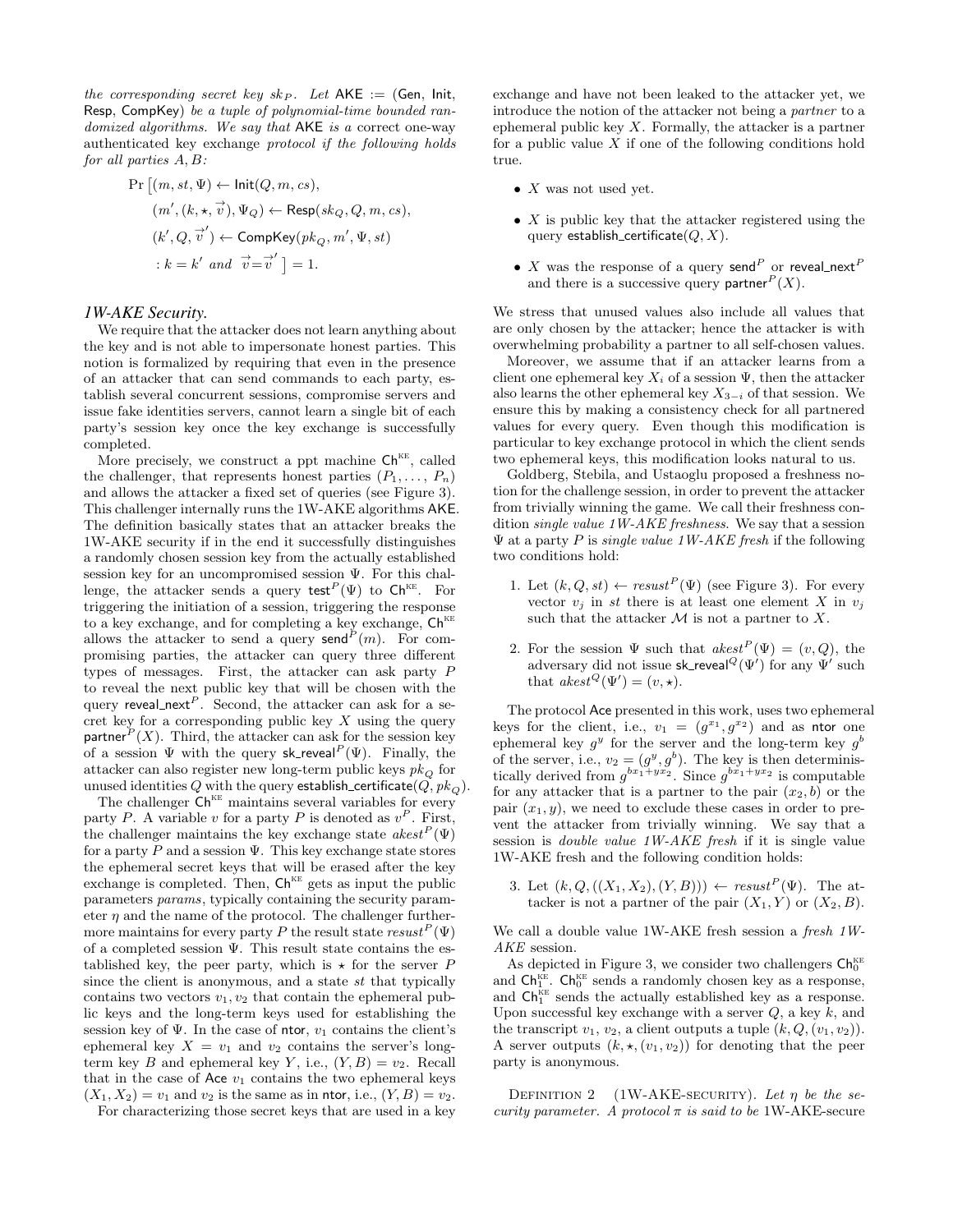if, for all ppt adversaries M, the following difference is negligible in η:

$$
\begin{aligned} |\Pr[b^* \leftarrow \langle A(1^{\eta}), \mathsf{Ch}_0^{\text{\tiny KE}}(1^{\eta}) \rangle : b^* = 1] \\ - \Pr[b^* \leftarrow \langle A(1^{\eta}), \mathsf{Ch}_1^{\text{\tiny KE}}(1^{\eta}) \rangle : b^* = 1] | \end{aligned}
$$

#### *1W-Anonymity.*

A one-way authenticated key exchange is able to provide anonymity for the unauthorized client; this client-side anonymity is called 1W-anonymity. Formally, 1W-anonymity means that the attacker cannot link a key exchange through an anonymized channel (e.g., Tor) with a key exchange through a direct connection. More formally, we consider the following scenario.

The attacker can communicate with all parties directly, which is modeled by the 1W-AKE challenger  $Ch_1^{\text{KE}}$  (see Figure 3). In addition, the attacker chooses two candidate parties for a key exchange challenge session Ψ<sup>∗</sup> over an anonymous channel. This anonymous channel is modeled by the ppt machine  $\mathsf{Ch}^{\text{AN}}$  (presented in Figure 4).  $\mathsf{Ch}^{\text{AN}}$  selects one of the two candidate parties. Finally, the attacker has to guess which of the two parties has been selected in the challenge session.

In order to prevent the attacker from trivially learning the identity of the correct candidate, we have to exclude the cases in which the attacker peaks into the state of the candidate parties. Formally, we require that  $\mathsf{Ch}^{\textup{AN}}$  internally runs a copy of the 1W-AKE challenger  $Ch<sup>KE</sup>$ . We denote the internal copy of  $Ch<sup>KE</sup>$  as  $ICH<sup>KE</sup>$  (see Figure 4).

DEFINITION 3 (1W-ANONYMITY). Let  $\eta$  be the security parameter. Let M, N be ppt interactive turing machines. Let  $v \leftarrow \langle A(1^n), M(1^n), N(1^n) \rangle$  denote the interaction between A and M and A and N and v be the output of A. A protocol AKE is said to be 1W-anonymous if, for all PPT adversaries  $M$ , the following difference is negligible in  $\eta$ 

$$
\begin{aligned} |\Pr[b^* \leftarrow \langle A(1^\eta), \mathsf{Ch}_0^{\text{\tiny AN}}(1^\eta), \mathsf{Ch}_1^{\text{\tiny KE}}(1^\eta) \rangle: b^* = 1] \\ - \Pr[b^* \leftarrow \langle A(1^\eta), \mathsf{Ch}_1^{\text{\tiny AN}}(1^\eta), \mathsf{Ch}_1^{\text{\tiny KE}}(1^\eta) \rangle: b^* = 1] | \end{aligned}
$$

## 5.2 The Security of Ace

At this point, we are able to analyze the security of Ace. We first show that no information about the session key is leaked by proving 1W-AKE security for Ace. Then, we show that a Ace session cannot be linked to another Ace session by proving 1W-anonymity for Ace.

LEMMA 1 (Ace IS 1W-AKE SECURE). If  $H_{st}$  is a collision resistant hash function, Mac is universally unforgeable against chosen message attacks (CMA-UF), and H is a random oracle, the protocol Ace is 1W-AKE-secure in the sense of Definition 2 under the GDH assumption. $5$ 

More precisely, for every machine  $M$  that breaks the 1W-AKE security of Ace with probability  $\mu$  and runs in time t, there exists a bound  $q \geq 1$  on the number of sessions and a machine  $S_q$  that breaks the GDH assumption with a probability of more than  $\binom{2}{|P|}\mu/(q|P|)$  and runs in time  $\mathsf{O}(t),$ where  $|P|$  is the number of honest servers.

PROOF. Let  $Game_1$  be the original setup with the  $Ch_1^{\text{KE}}$ challenger against the attacker M.

 $\overline{\text{Game}}_2$  is the faking game with the  $\text{Ch}_0^{\text{KE}}$  challenger: upon a test<sup>P</sup>( $\Psi$ )-query Ch<sub>0</sub><sup>KE</sup> sends a randomly chosen key k instead of the real key  $k_s$  for  $(k_m, k_s) \leftarrow \mathsf{H}(g^{bx_1+yx_2}, g^{x_1}, g^{x_2}, g^{x_3})$  $g^y, g^b$ , Ace). Since H is a random oracle  $k_m$  is completely independent of  $k_s$ ; hence, no information about the challenge key  $k_s$  is leaked by using  $k_m$  for the Mac. Moreover, we show below that by the gap DH assumption  $g^{bx_1+yx_2}$  cannot be computed from  $g^{x_1}, g^{x_2}, g^{y}, \text{ and } g^{b}$ .

We construct a ppt reduction  $S_q$  against the GDH challenger for an attacker  $M$  that distinguishes  $Game_1$  from Game<sub>2</sub> but only allows  $q$  session-queries. Moreover, this reduction  $S_q$  also simulates the random oracle. Let  $P =$  $\{P_1, \ldots, P_n\}$  be the set of parties. We show that there is a q such that  $S_q$  that solves the GDH problem with probability  $\binom{2}{|P|}\mu/(q|P|)$  if M breaks the 1W-AKE security with probability  $\mu$ , where  $q \leq p(\eta)$  and p is the runtime polynomial of the attacker M. Let  $(g, g^u, g^v)$  be the GDH challenge. Moreover, the runtime of  $S_q$  is asymptotically the same as the runtime of M.

The reduction  $S_q$  answers all queries honestly, except for partner( $g^u$ ) or partner( $g^v$ ) queries. In these cases  $S_q$  aborts the simulation. If the attacker stops,  $S_q$  draws a random group element and sends it as a blind guess to the GDH challenger. The simulator  $S_q$  cannot compute  $g^{bx_1+yx_2}$  if the GDH challenge exponent  $v$  equals  $b$ . Since, however,  $g^{bx_1+yx_2}$  is never sent in plain but always hashed and  $S_q$ also simulates the random oracle, these hashes can be faked without knowing the input.

Besides, the simulator does the following:

## $S_q$ : upon initialization

ask the GDH challenger for a DH tuple  $(g, g^u, g^v)$ draw  $b \leftarrow_R \{0, 1\}$ if  $b = 1$  then draw  $i \leftarrow_R \{1, \ldots, q\}$ else draw  $i \leftarrow_R \{1, \ldots, |P|\}$ replace  $pk_{P_i} = g^b$  of party  $P_i$  with  $g^v$ draw  $j \leftarrow_R \{1, \ldots q\}$ 

 $S_q$ : upon send<sup>P</sup> (params, Q):

 $\frac{1}{2}$  if the client is called for the first protocol message  $\frac{1}{2}$ 

if  $b = 1$  and it is the *i*th session **then** replace  $g^{x_2}$  with  $g^u$ 

honestly choose  $g^{x_1}$ 

if  $b = 0 \wedge Q = P_i$  and it is the *j*th session then replace  $g^{x_1}$  with  $g^u$ honestly choose  $g^{x_2}$ proceed as in  $(m, st, \Psi) \leftarrow \mathsf{Init}(Q, (\eta, \mathsf{new} \_ \mathsf{session}, \mathsf{Acc}), cs)$ \* recall that cs is maintained by the challenger  $\frac{*}{ }$  $\mathit{akest}^P(\Psi) \leftarrow (Q, st);$  send  $(m, \Psi)$ 

 $S_q$ : upon send $P(\Psi, (\eta, \text{Acc}, g^{x_1}, g^{x_2}))$  and  $akest^P(\Psi) = \bot$ /\* if the server is called  $*/$ 

if  $b = 1$  and  $\Psi$  is the *i*th session then replace  $g^y$  with  $g^v$ honestly choose  $g^b$ draw  $r = (k_m, k_s)$  at random from the range of RO store  $\mathit{faked}(g^{x_1}, g^{x_2}, g^v, g^b, \mathsf{Acc}) \leftarrow r$ else

replace  $pk_{P_i} = g^b$  of party  $P_i$  with  $g^v$ honestly choose  $g^y$ 

 ${\rm ^5The}$  GDH assumption states that the computational DH assumption holds even against an attacker that has access to a decisional DH oracle [14].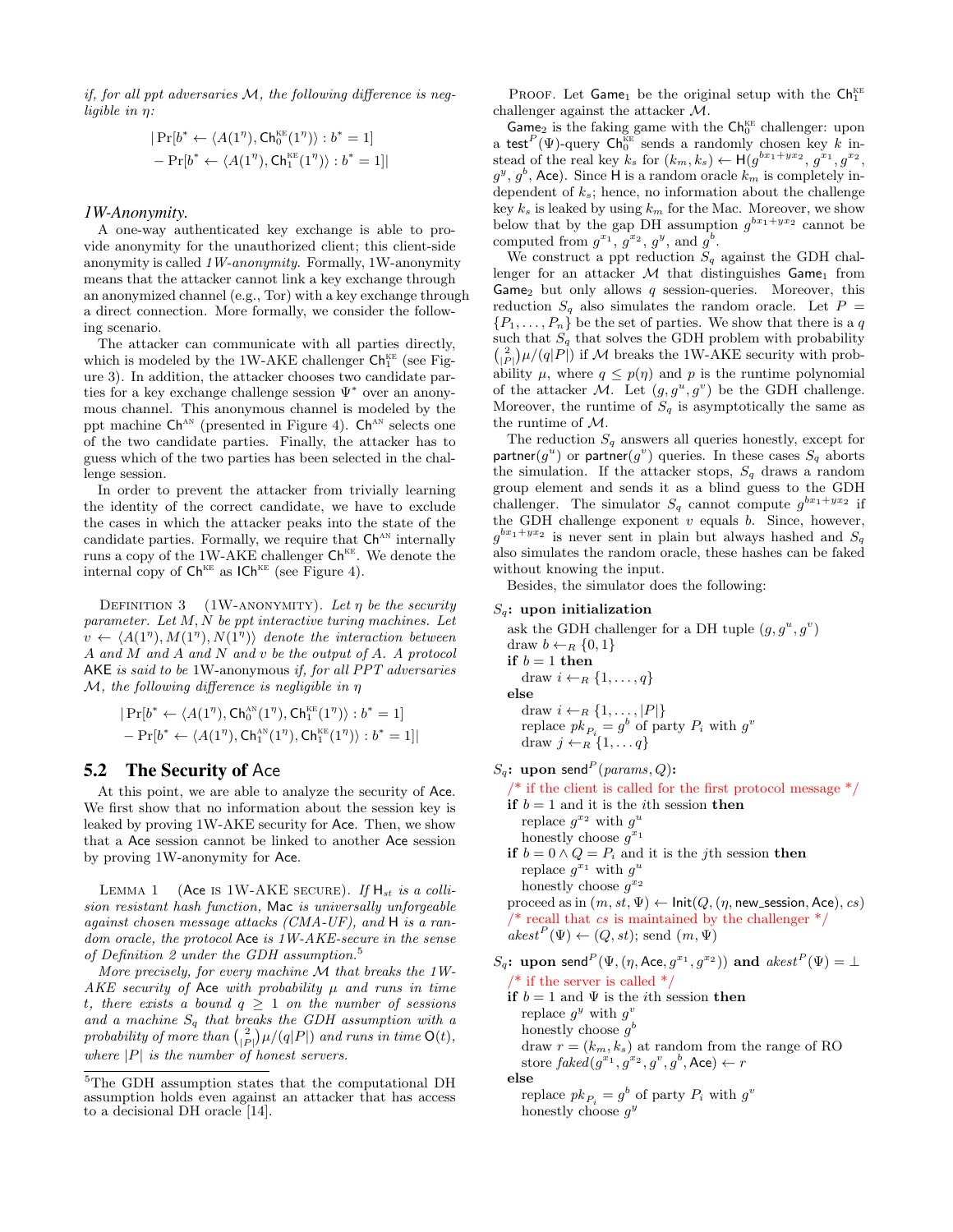upon start $(i, j, params, Q)$ : (one time query) if  $i \neq j$  then if  $b = 1$  then  $i^* \leftarrow i$  else  $i^* \leftarrow j$  $\mathrm{send}^\mathit{P_{i^*}}(\mathit{params},Q)$  to  $\mathsf{ICh}^{\scriptscriptstyle\mathrm{KE}}_1(1^{\eta})$ wait for the response  $(\Psi^*, m')$ ; send m' to M upon send $(m)$ : forward send $P_{i^*}$  to  $\mathsf{ICh}_1^{\text{\tiny KE}}(1^\eta)$ upon reveal\_next: forward reveal\_next $^{P_{i^*}}$  to  $\mathsf{ICh}_1^{\scriptscriptstyle\mathrm{KE}}(1^\eta)$ upon sk\_reveal: forward sk\_reveal ${}^{P_{i^*}}(\Psi^*)$  to  $\mathsf{ICh}^{\scriptscriptstyle\mathrm{KE}}_1(1^\eta)$ upon partner $(X)$ : forward partner $^{P_{i^*}}(X)$  to  $\mathsf{ICh}_1^\text{\tiny KE}(1^\eta)$ 

Figure 4: The anonymizing machine  $\mathsf{Ch}_b^{\scriptscriptstyle\mathrm{AN}}(1^{\eta})$ :  $\mathsf{ICh}_1^{\scriptscriptstyle\mathrm{KE}}(1^{\eta})$  is an internally emulated copy of  $\mathsf{Ch}_1^{\scriptscriptstyle\mathrm{KE}}(1^{\eta})$ 

draw  $r = (k_m, k_s)$  at random from the range of RO store  $\mathit{faked}(g^{x_1}, g^{x_2}, g^{y}, g^{v}, \mathsf{Acc}) \leftarrow r$ proceed as in  $(m', (k, \star, st), \Psi) \leftarrow \text{Resp}(sk_P, P, m, cs)$  $result^P(\Psi) \leftarrow (k, \star, st);$  send m'

 $S_q$  upon send $P(\Psi,(\eta,\mathsf{Acc},Y,t_Q))$  and  $\mathit{akest}^P(\Psi)\neq\bot$  $\frac{1}{2}$  if the client is called with the response of the server  $\frac{1}{2}$ lookup  $(Q, (x_1, x_2), (g^{x_1}, g^{x_2})) \leftarrow a \overline{k} e s t^P(\Psi)$ check for a valid  $\mathit{pk}_Q$ if  $faked(g^{x_1}, g^{x_2}, g^y, g^b,$  Ace) is defined then lookup  $(k_m, k_s) = r \leftarrow \text{faked}(g^{x_1}, g^{x_2}, g^y, g^b, \text{Acc})$ if  $g^v = g^b \; (p k_Q = g^b)$  then query  $(g, g^b, g^{x_1}, Z/g^{y_1})$  to the DDH oracle else if  $g^v = Y = g^y$  then query  $(g, g^y, g^{x_2}, Z/g^{bx_1})$  to the DDH oracle if the DDH oracle confirms then program  $RO(Z, g^{x_1}, g^{x_2}, g^y, g^b, \text{Acc}) := r$ proceed as in  $(k, Q, st) \leftarrow \textsf{CompKey}(pk_Q, m, \Psi, (Q, st))$ erase  $akest^{P}(\Psi)$ ;  $resust^{P}(\Psi) \leftarrow (k, Q, st)$ 

 $S_q$  simulating the RO: upon  $(Z, g^{x_1}, g^{x_2}, g^y, g^b,$  Ace) if  $(g^u, g^v) = (g^{x_1}, g^b)$  then query  $(g, g^u, g^v, Z/g^{yx_2})$  to the DDH oracle if the DDH oracle confirms then send  $Z/g^{yx_2}$  as a guess and stop else if  $(g^u, g^v) = (g^{x_2}, g^y)$  then query  $(g, g^u, g^v, Z/g^{bx_1})$  to the DDH oracle if the DDH oracle confirms then send  $Z/g^{bx_1}$  as a guess and stop if RO $(Z, g^{x_1}, g^{x_2}, g^y, g^b, \text{Acc}) = r$  is defined then respond with r else

draw  $r = (k_m, k_s)$  at random from the range of RO program  $RO(Z, g^{x_1}, g^{x_2}, g^y, g^b, \text{Acc}) := r$ 

Recall that we required the challenge session to be fresh. Let  $(g^{x_1}, g^{x_2})$  be the ephemeral keys of the client,  $g^y$  be the ephemeral key of the server, and  $g^b$  be the long-term key of the server. By the freshness of the challenge session, we conclude that with overwhelming probability the attacker at most a partner to  $(x_2, y)$  or to  $(x_1, b)$ . Hence, it suffices to consider these two cases in which the attacker is not a partner to  $(x_2, y)$  or not to  $(x_1, b)$ .

If M is not a partner to  $(x_1, b)$ , then  $S_q$  either knows  $x_2$  or y and can hence compute  $g^{yx_2}$ . Moreover, with probability  $1/(q|P|)$  we have  $b = v$  and  $x_1 = u$ . Then, the simulator guesses  $g^{uv}$  correctly if Z is the shared secret, i.e., if  $Z =$ 

 $g^{bx_1+yx_2}$ , since

$$
Z/g^{yx_2} = g^{bx_1 + yx_2 - yx_2} = g^{uv + yx_2 - yx_2} = g^{uv}.
$$

If M is not a partner to  $(x_2, y)$ , then  $S_q$  knows  $x_1$  or b and can hence compute  $g^{bx_1}$ . We stress that the attacker cannot send a maliciously chosen  $y'$  (such as  $y' = 0$ ) because a successful forgery of the MAC tag would lead to an attack against the CMA-UF property of Mac. Then, with probability  $1/q$  we have  $x_2 = u$  and  $y = v$ . Then, again the simulator guesses  $g^{uv}$  correctly if Z is the shared secret, i.e., if  $Z = g^{bx_1 + yx_2}$ , since

$$
Z/g^{bx_1} = g^{bx_1 + yx_2 - bx_1} = g^{bx_1 + uv - bx_1} = g^{uv}.
$$

Note that for  $z = uv$ ,  $S_q$  is indistinguishable from Game<sub>1</sub> as long as partner $(g^u)$  and partner $(g^v)$  is not queried. Similarly for a randomly chosen z,  $S_q$  is indistinguishable from Game<sub>2</sub> as long as partner( $g^u$ ) and partner( $g^v$ ) is not queried. Below, we denote this event that partner $(g^u)$  and partner $(g^v)$ is not queried as  $T$ . The probability that  $T$  occurs is more than  $\binom{2}{|P|} = \frac{2}{|P|(|P|-1)}$ , where P is the set of parties.

We conclude that if the attacker can distinguish Game<sub>1</sub> from Game<sup>2</sup> with more than negligible probability, then the attacker queried the random oracle with

$$
(g^{bx_1+yx_2}, g^{x_1}, g^{x_2}, g^y, g^b, \text{Acc}).
$$

The overall winning probability of the simulator  $S_q$  can, hence, be computed as follows. Let  $E_1$  be the event that the attacker is not a partner to  $(x_2, y)$  and  $E_2$  the event that the attacker is not a partner to  $(x_1, b)$ . Recall T is the event that partner( $g^u$ ) and partner( $g^v$ ) has not been queried. Moreover, let W be the event that the simulator  $S_q$  wins against the GDH challenger, and  $\mu$  be the probability that the attacker distinguishes Game<sub>1</sub> from Game<sub>2</sub>. Then, we get

$$
\Pr[W] = \Pr[E_1] \cdot \Pr[W \mid E_1] + \Pr[E_2] \cdot \Pr[W \mid E_2]
$$
\n
$$
= \Pr[E_1] \cdot \frac{\mu}{q|P|} \cdot \Pr[T] + \Pr[E_2] \cdot \frac{\mu}{q} \cdot \Pr[T]
$$
\n
$$
\geq \Pr[E_1] \cdot \frac{\mu}{q|P|} \cdot \binom{2}{|P|} + \Pr[E_2] \cdot \frac{\mu}{q} \cdot \binom{2}{|P|}
$$
\n
$$
\stackrel{(1)}{\geq} \binom{2}{|P|} \frac{\mu}{(q|P|)} = \frac{2\mu}{q|P|^2(|P|-1)}
$$

where (1) holds since  $Pr[E_1] + Pr[E_2] = 1$ .

Hence,  $S_q$  breaks the GDH game with probability more than  $\binom{2}{|P|}\mu/(q|P|)$  if the attacker distinguishes  $\mathsf{Game}_1$  from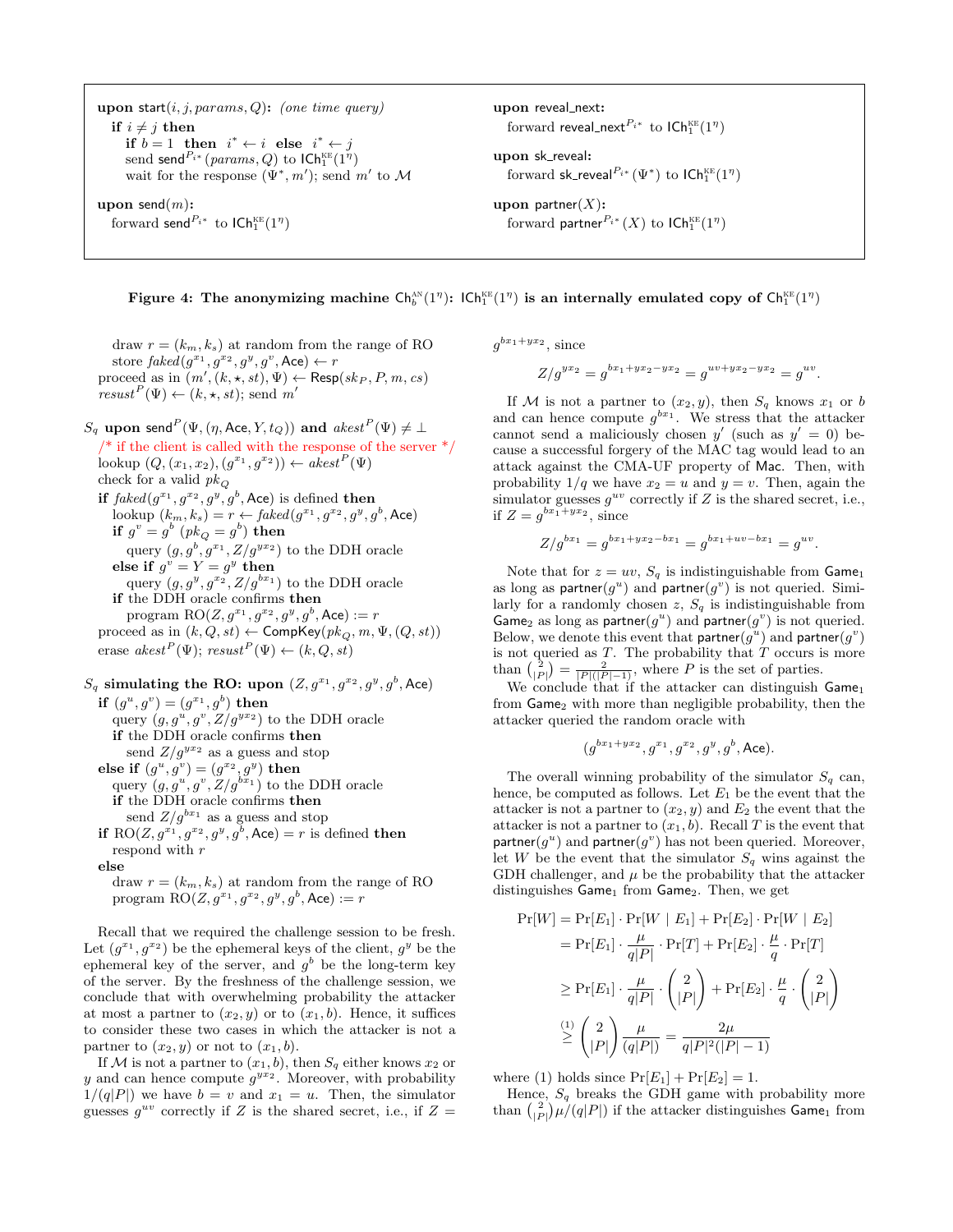Game<sub>2</sub> with probability  $\mu$ . In particular, if the GDH assumption holds  $Game<sub>2</sub>$  is indistinguishable from the real setting Game<sub>1</sub>, and the 1W-AKE security holds.  $\square$ 

The proof for the 1W-anonymity of Ace is almost exactly the same as the proof of the 1W-anonymity of ntor [7]. Therefore, we refer for the proof to their work and only state the result.

Lemma 2 (Ace is 1W-anonymous). The Ace protocol is 1W-anonymous in the sense of Definition 3.

# 6. CONCLUSION AND FUTURE WORK

The Tor project is currently considering to revise the keyexchange protocol used for establishing the circuits. Ace is a novel and provably secure 1W-AKE protocol, and we propose it for use in the Tor's circuit establishment protocol. Compared to the current candidate for Tor's new key-exchange protocol, Ace offers a client-side efficiency improvement of 46% and a server-side efficiency improvement of nearly 19%. Even though Ace requires the client to send one additional group element, it does not produce any communication overhead in Tor as Ace only occupies some of the unused space in a Tor packet, in the ECC setting. Given that the ECC setting is under consideration for the Tor system, the improved computational efficiency, and the proven security properties make our 1W-AKE an ideal candidate for use in the Tor protocol.

## Acknowledgments

We thank Roger Dingledine and Nick Mathewson for motivating preliminary discussions, and Berkant Ustaoglu, Robert Ransom, and the anonymous reviewers for their valuable comments on an earlier draft of the paper.

## 7. REFERENCES

- [1] R. M. Avanzi. The Complexity of Certain Multi-Exponentiation Techniques in Cryptography. J. Cryptology, 18(4):357–373, 2005.
- [2] M. Backes, I. Goldberg, A. Kate, and E. Mohammadi. Provably secure and practical onion routing. In Proc. 25th IEEE Computer Security Foundations Symposium (CSF), 2012.
- [3] D. J. Bernstein. Curve25519: New Diffie-Hellman Speed Records. In Proc. 9th Conference on Theory and Practice of Public-Key Cryptography (PKC), pages 207–228, 2006.
- [4] D. J. Bernstein, N. Duif, T. Lange, P. Schwabe, and B.-Y. Yang. High-Speed High-Security Signatures. In CHES' 11, pages 124–142, 2011. http://ed25519.cr.yp.to/.
- [5] D. Catalano, D Fiore, and R. Gennaro. Certificateless onion routing. In Proc. 16th ACM Conference on Computer and Communication Security (CCS), pages 151–160, 2009.
- [6] R. Dingledine, N. Mathewson, and P. Syverson. Tor: The Second-Generation Onion Router. In Proc. 13th USENIX Security Symposium (USENIX), pages 303–320, 2004.
- [7] I. Goldberg, D. Stebila, and B. Ustaoglu. Anonymity and one-way authentication in key exchange protocols. Designs, Codes and Cryptography, pages 1–25, 2012. Proposal for Tor: https: //gitweb.torproject.org/torspec.git/blob/HEAD: /proposals/ideas/xxx-ntor-handshake.txt.
- [8] A. Kate, G. M. Zaverucha, and I. Goldberg. Pairing-Based Onion Routing. In Proc. 7th Privacy Enhancing Technologies Symposium (PETS), pages 95–112, 2007.
- [9] A. Kate, G. M. Zaverucha, and I. Goldberg. Pairing-Based Onion Routing with Improved Forward Secrecy. ACM Trans. Inf. Syst. Secur., 13(4):29, 2010.
- [10] N. Mathewson. Another key exchange algorithm for extending circuits: alternative to ntor? The tor-dev mailing list, 2012. https://lists.torproject.org/ pipermail/tor-dev/2012-August/003901.html.
- [11] N. Mathewson. Rump Session Talk on Tor. 12th Privacy Enhancing Technologies Symposium (PETS), 2012.
- [12] A. Menezes, P. Van Oorschot, and S. Vanstone. Handbook of Applied Cryptography. CRC Press, 1st edition, 1997.
- [13] D. M'Raïhi and D. Naccache. Batch Exponentiation: A Fast DLP-Based Signature Generation Strategy. In ACM Conference on Computer and Communications Security (CCS '96), pages 58–61, 1996.
- [14] T. Okamoto and D. Pointcheval. The Gap-Problems: A New Class of Problems for the Security of Cryptographic Schemes. In PKC' 01, pages 104–118, 2001.
- [15] L. Øverlier and P. Syverson. Improving Efficiency and Simplicity of Tor Circuit Establishment and Hidden Services. In Proc. 7th Privacy Enhancing Technologies Symposium (PETS), pages 134–152, 2007.
- [16] V. Shoup. On Formal Models for Secure Key Exchange. Cryptology ePrint Archive, Report 1999/012, 1999. Available as Cryptology ePrint Archive, Report 1999/012 http://eprint.iacr.org/1999/012.
- [17] J. Solinas. Low-weight binary representations for pairs of integers. Technical Report CORR 2001-41, 2001. Available at http://cacr.uwaterloo.ca/ techreports/2001/corr2001-41.ps.
- [18] The Tor Project. https://www.torproject.org/, 2003. Accessed Nov 2011.

# APPENDIX

In Figure 5, we illustrate the important protocols that we discussed in the paper.